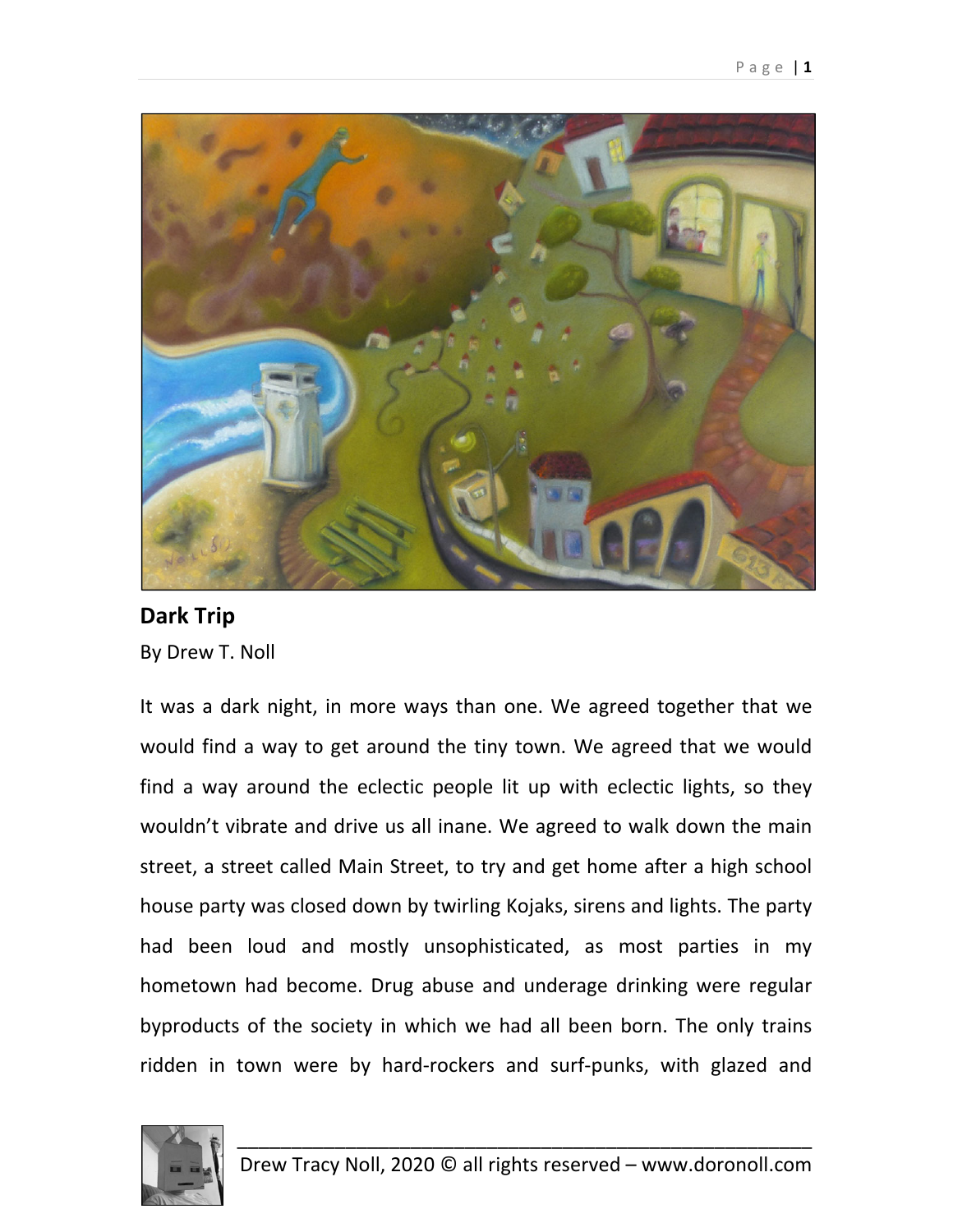Page | **2**

crazed eyeballs gleaming, reverberated off of their neighbors' sleepy windows and walls. It was the 1970's and the 60's had fermented into cheap deflowered Hawaiian shirts and imitation imported‐cheese, floral‐ fondue breaking down. Together we walked down the street, enduring the warped faces of sweaty tourists staring at each of our footsteps placed one after the other on a poured‐concrete sidewalk. We saw the shock and fear emanating, even some excitement hinging bets on the edges—maybe some excrement in the waiting—so we bolted to safety across the Pacific Coast Highway and onto the sand and solitude of our main beach in town, called Main Beach.

With each foot sinking further in, with each step in the sand drilling deeper and deeper into earth, we all breathed in a sigh of relief as the florescent‐ violence of tourists and its crude intimacy faded back to black. The sound‐ waves from the waves hitting the shore felt familiar, of it we were sure. Together we walked deeper, straight into the surf, but stopped when the roiling waves soaked in above our knees. Reversing our course, together, we shrunk back from the waves tumbling in and moved north again, along the seashore's edge, a strip of sand and sludge that defined death for both land and for sea‐life unseen.

The storm that had just blown through had washed kelp into piles up onto the beach. The seaweed stank. I tripped on it every other step, with its sea‐ bulbs catching between my toes, salt and sand scrapping against skin, clinging coarsely. We walked to the dark formless rock face at the north end of Main Beach, to the cliffs that hung above Rock Pile, a pile of rocks

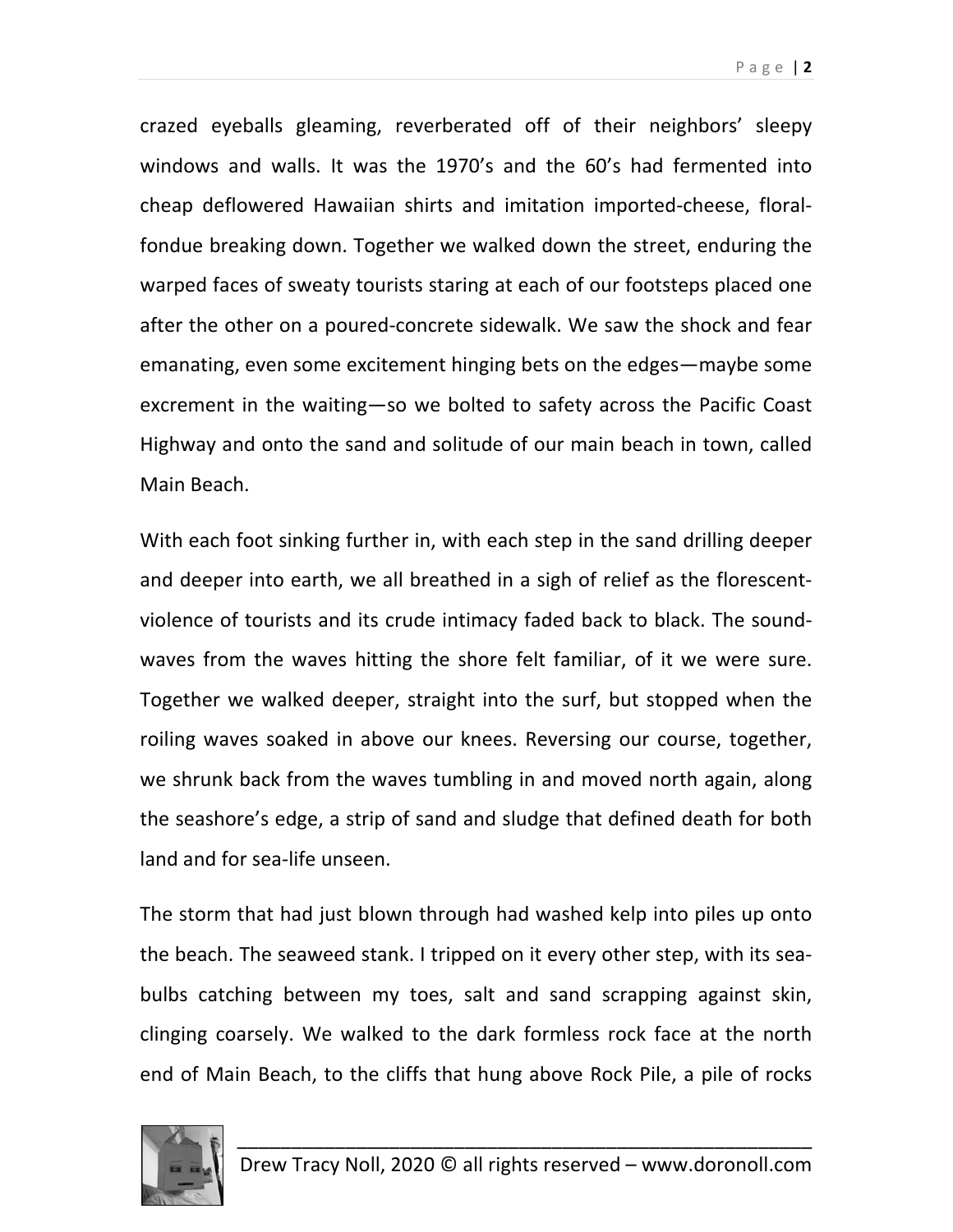once spewn from a volcano. We climbed. It was a path that we all knew, but none better than me. I had spent many days traversing the cliffs there and knew the pitfalls and promontories by heart. It was home, finally; I was away from all the people that looked and gawked with warbling faces—*I was free of that now*…

I was home… which is why I couldn't understand when the ground beneath me began to move. I took a step and slid back down the path two … or three. The sticky, wet earth was moving with me as I tried to lead the others up the cliff face, up a path I knew so well. I couldn't go back to the lights and crowds. I had to continue, I had to climb. I reengaged my drive, turning back around, and my perceptions then warped along with the path sliding down. I realized, only then, that the others had left. I remembered them saying that they wanted to go around, walk on the sidewalk, in the town, under the lights, with tourists staring down. My friends didn't care about the people and cars, the Kojaks flashing and all of those sinking sounds emanating out from under the stars.

They left me alone… I was alone … and the ground was moving beneath me. I was tripping on more than my own perceptions—I was tripping, now muddy from top to bottom; I was bloated out with agave and mushrooms blooming up only to be shorn down. I was swimming through earth as it slid down with gravity falling; a galaxy of dirt spiraling out with centrifugal force. Caught inside the horizon of my waking, all I could do was to cling to the planet slinging itself around the clock and through space, one pace at a time.

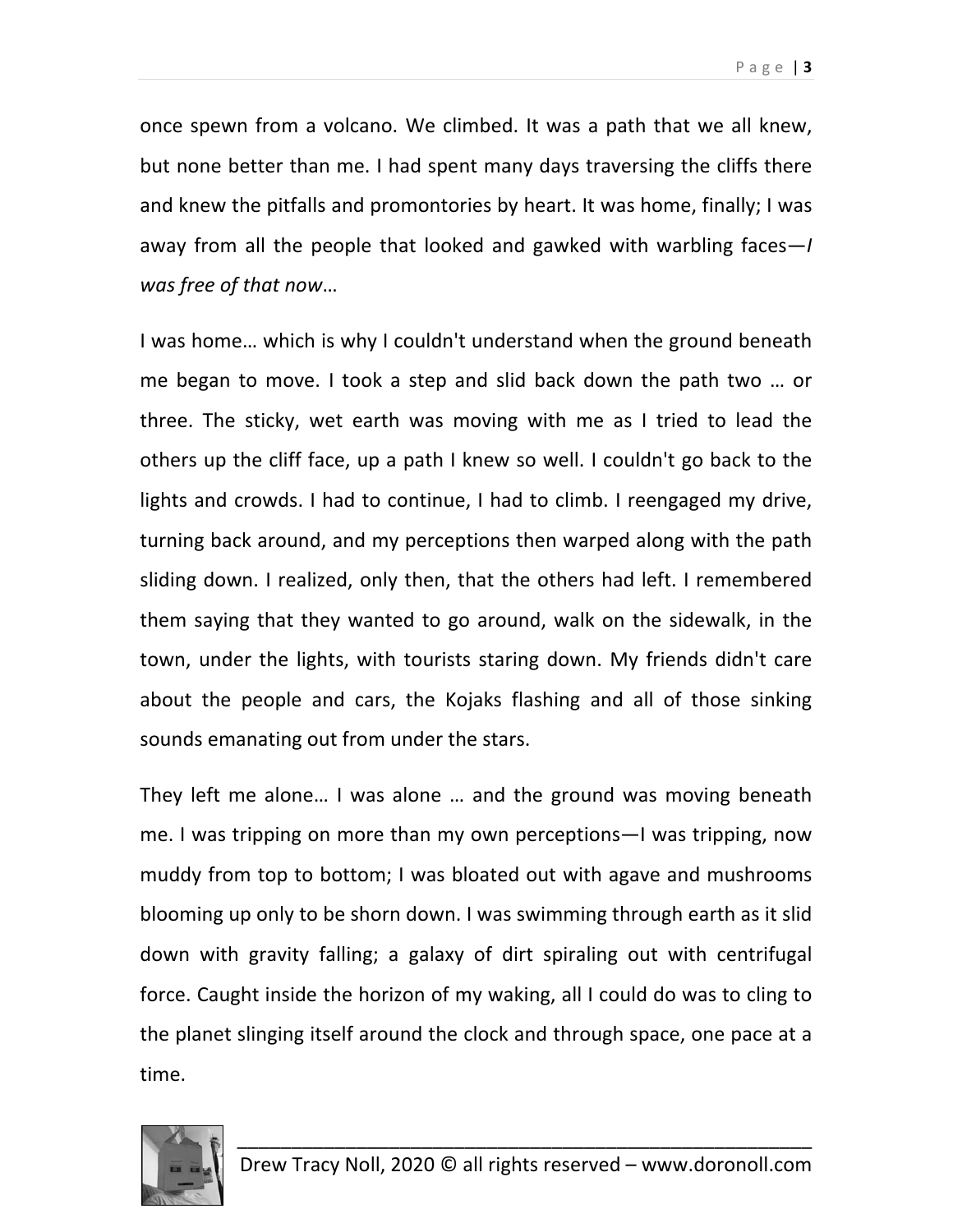It became that familiar struggle between me and me, between the waters above and the waters below, climbing that sliding torrent of hungry earth as it disintegrated into the sea one granule at a time. It reached out and stuck to me, the earth, thankfully, binding my feet into blocks of land, anchors keeping me on the ground as I slid down. I lost my flip‐flop sandals, each being sucked into the mud like lips smacking over a greedy tongue. I kept battling to get to the top of the cliff face, the whole time wondering what was wrong with the cosmos. How was it possible that my well-worn footholds no longer were there…?

The earth was moving, it was flowing, and it had covered over my steps as it all slumped ever downwards to the rocks and sand below … and it was doing so to keep me from reaching the top, even sucking down my flip‐ flops. How was it possible that I was alone and fighting to see over the edge? How had this happened? I stood there and wondered aloud to myself, stuck in another path. I wondered who I was, and then I began to scream into the heavens, shaking muddied fists, dripping down at every clench. I screamed at the universe with pounding questions reverberating off the blank surface shining from inside my skull. I called out to all and no one in particular: WHO the … AM I!? What the … is this?!

But, with regression and comedown, I eventually gave in to the sliding cliff face, backtracking down and around, just as my friends had when they abandoned me to my ego. I walked barefoot on the sidewalk, just like they had, together before, under the lights with the tourists vibrating all around.